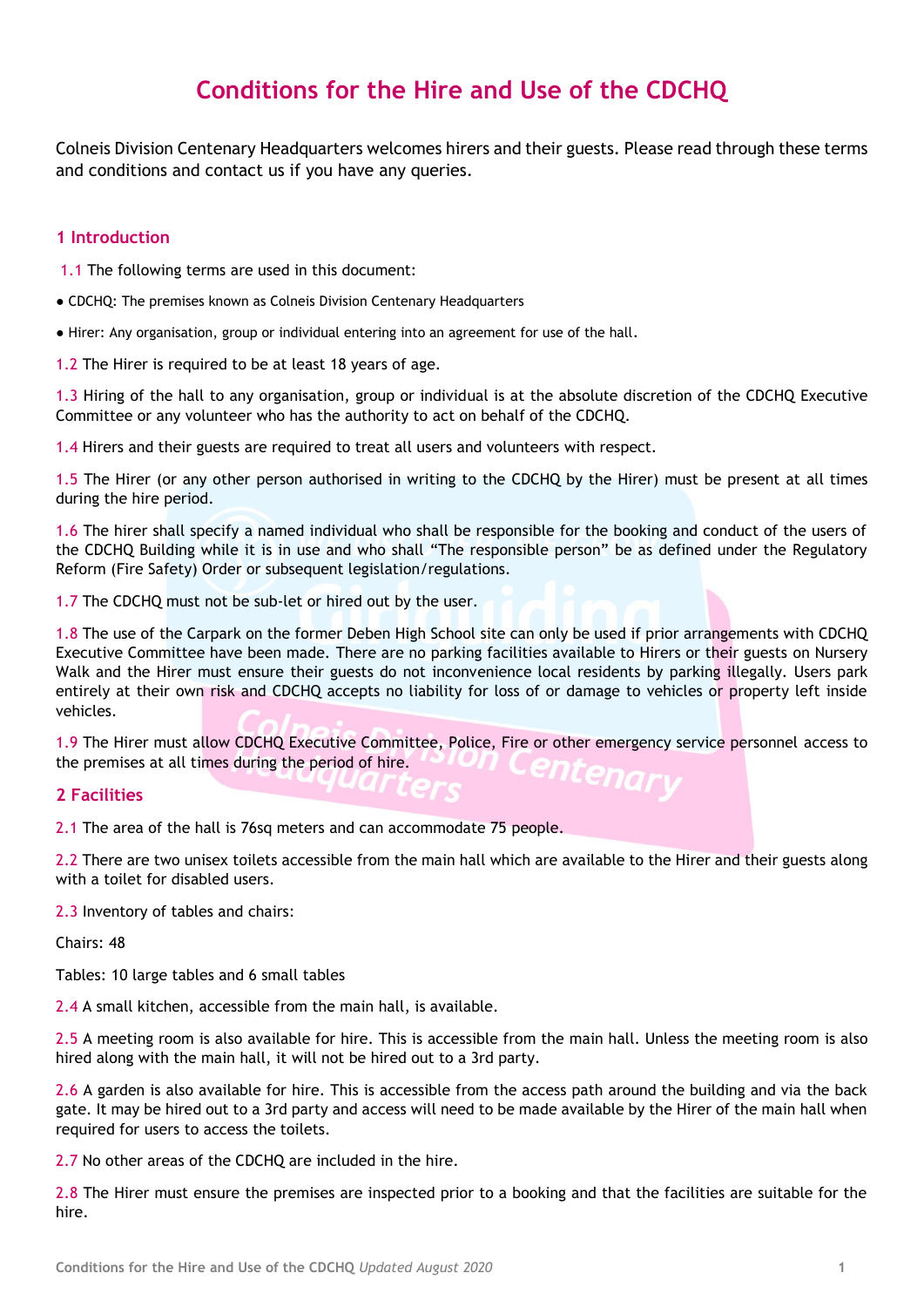# **3 Bookings**

3.1 Bookings can only be made using the official booking form which is available for download from the CDCHQ website<https://colneisdivision.wixsite.com/girlguidingcolneis/centenary-headquarters>

3.2 The booking form can be submitted by e-mail. Acceptance of the booking form does not imply acceptance of a booking.

3.3 Bookings will not be accepted from anyone under the age of 18.

3.4 The booking form must disclose full details of proposed use. The hire is granted based on the details provided by the Hirer at the time of booking.

3.5 In the event of any variation of use by the Hirer or failure to comply with the requirements of full disclosure, the CDCHQ reserves the right to cancel the booking.

3.6 The Hirer shall arrive no earlier than 15 minutes before and leave no later than 15 minutes after their allotted booking time. Your booking time should cover setting up and taking down/ cleaning.

3.7 No hiring shall extend beyond 10pm unless agreed in writing with the CDCHQ Executive Committee.

3.8 The CDCHQ reserves the right to refuse any booking. This would include events or activities which the CDCHQ considers:

- to be an inappropriate use of the hall:
- may present a threat to public safety;
- likely to create a disturbance or inconvenience to the residents in the neighbourhood;
- to be in conflict with any of the CDCHQ's or Girlguiding Colneis' policies or its aims and objectives;
- may embroil the CDCHQ or Girlguiding Colneis in disrepute.

3.9 The CDCHQ is not required to provide any reasons for refusing bookings.

#### **4 Prices**

4.1 Hire charges listed below are valid for bookings made up to 3 months in advance.

4.2 The CDCHQ reserves the right to increase hire charges and will notify the Hirer giving them three months' notice or one school term.

4.3 The Hirer can then choose to accept the new charges or cancel the booking in which case any advance payments made will be returned to the Hirer.

4.5 The general hire cost is £15.00 per hour

4.6 Members of Girlguiding Colneis can be given preferential rates for Girlguiding activities and these will need to be agreed with CDCHQ depending on the activity.

# **5 Payments**

5.1 Payments must be made preferably via cheque made out to the CDCHQ (details on the booking form) within 14 days of booking.

# Long Term Hire

5.2 Long term hires may only be granted for up to 6 months at a time. The renewal of long term hires is at the discretion of the CDCHQ Executive Committee.

5.3 Long term hires for weekends may only be granted for up to 1 month at a time. The renewal of long term weekend hires is at the discretion of the CDCHQ Executive Committee and may need to be adjusted to accommodate Short Term Hires.

# **6 Deposit and Retentions**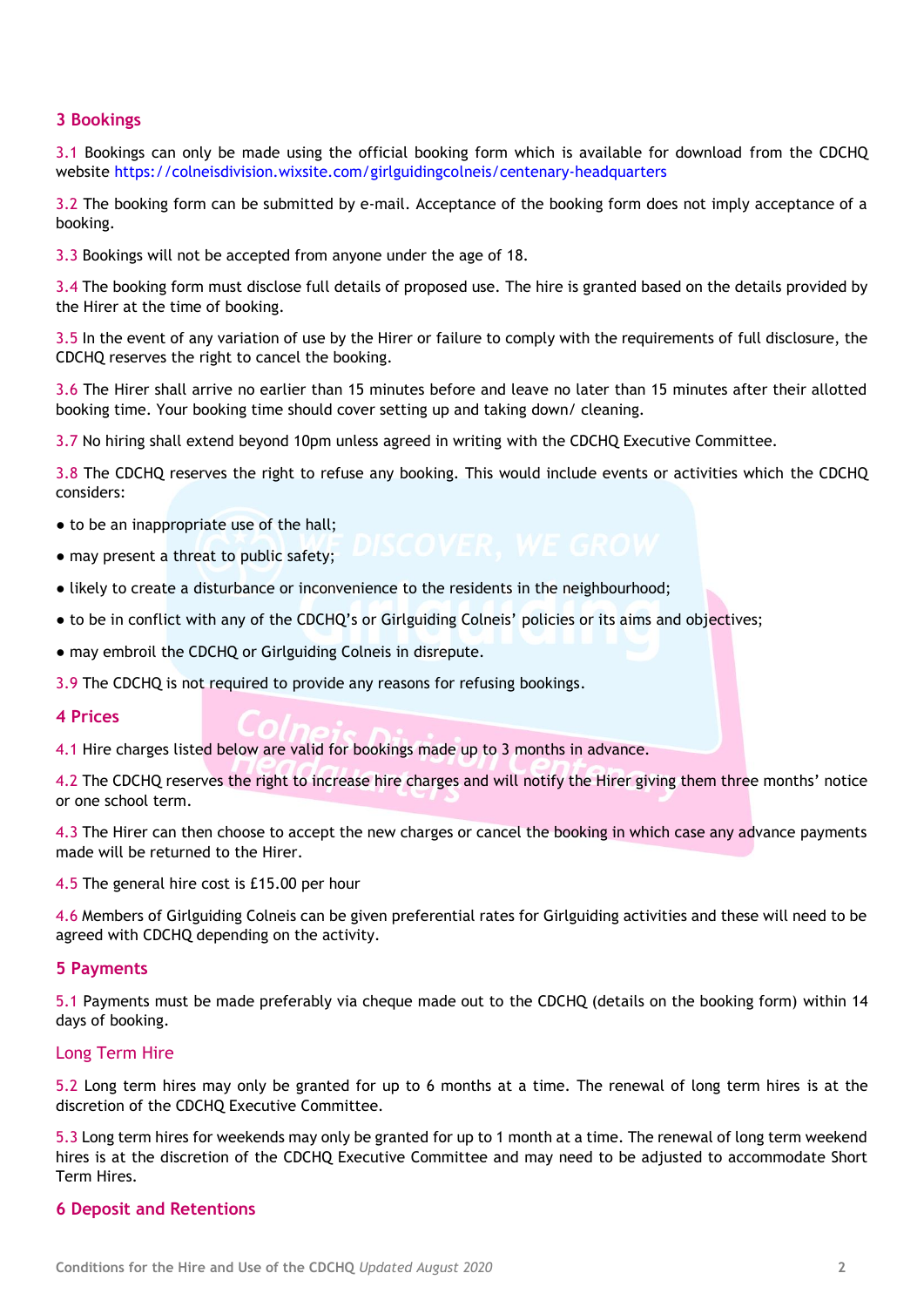6.1 A deposit of 50% of the total cost of the booking is required when booking. This is fully refundable if cancelled over a month in advance. 50% of the deposit will be refunded if cancelled within the 30 days of the booking date and there will be no refund if cancelled within 7 days of the booking date.

6.2 Regular Hirers will not be required to pay a deposit.

6.3 The CDCHQ Executive Committee, at its discretion, may waive the deposit for public organisations in lieu of an undertaking from the Hirer to reimburse the CDCHQ for any penalties that become due as detailed in section 7.

6.4 Refunds of charges, will be made within 14 days of cancellation and paid by cheque to the Hirer.

# **7 Penalty Charges**

7.1 The Hirer will be charged for:

- loss or damage to property (see 12);
- additional cleaning the CDCHQ has to undertake which should have been done by the Hirer;
- other costs incurred by the CDCHQ as a result of any breach of contract by the Hirer.

7.2 An invoice for all penalty charges will be issued to the Hirer.

7.3 Where a penalty charge becomes due for a long term hire, the Hirer will be required to pay the charge before their next scheduled hire and the Hirer will not be permitted any further use of the CDCHQ until the payment has been received in full. If the payment is not received within 14 days, and the CDCHQ reserves the right to cancel any and all future bookings.

# **8 Cancellation**

8.1 The CDCHQ Executive Committee reserves the right to cancel bookings if the CDCHQ is rendered unfit for the intended use.

8.2 In the event of any cancellation of the hiring no liability shall fall upon the CDCHQ, or any member of the CDCHQ Executive Committee, in respect of any loss sustained or expenses incurred by the Hirer, or any other person, as a result thereof.

8.3 In any event, and notwithstanding anything in this Agreement, the CDCHQ will not be liable to the Hirer, its guests, employees, agents or contractors for any consequential, special, or indirect loss, loss of business profits or contracts or loss of reputations to the Hirer in the event of cancellation of the function or termination of this Agreement by the CDCHQ.

8.4 If the Hirer cancels the hiring following a confirmed booking, the Hirer shall be liable to the CDCHQ for any costs, expenses and losses incurred by the CDCHQ. Depending on when the notice of cancellation is received, a percentage of the total hiring charge will be retained by the CDCHQ (see 6.1).

8.5 Cancellations will only be accepted in writing, and deemed effective upon receipt by the CDCHQ.

# **9 Food & Alcohol**

9.1 Hirers agree to comply with food hygiene laws where food is being prepared for service. It is The Hirer's responsibility to verify that a hired caterer has all the relevant food safety standards certifications and submit copies thereof to the Bookings Secretary. No food is to be stored in the building, unless by prior agreement with the CDCHQ.

9.2 The service and/or sale of alcohol is strictly prohibited. Under the **Licensing Act 2003** the CDCHQ is not licensed for:

- a) The sale of alcohol
- b) The provision of Late Night Refreshments
- c) The provision of Regulated Entertainment as defined in the Act

9.3 The Licensing Act 2003 makes provision for Temporary Event Notices (TEN) to cover the occasional small-scale ad-hoc event held in unlicensed premises. If a user is considering holding an event to be covered by a TEN, permission must first be obtained from the CDCHQ Executive Committee. The user will be totally responsible for all costs and for making the actual application.

# **10 Damages, Decorations & Advertising**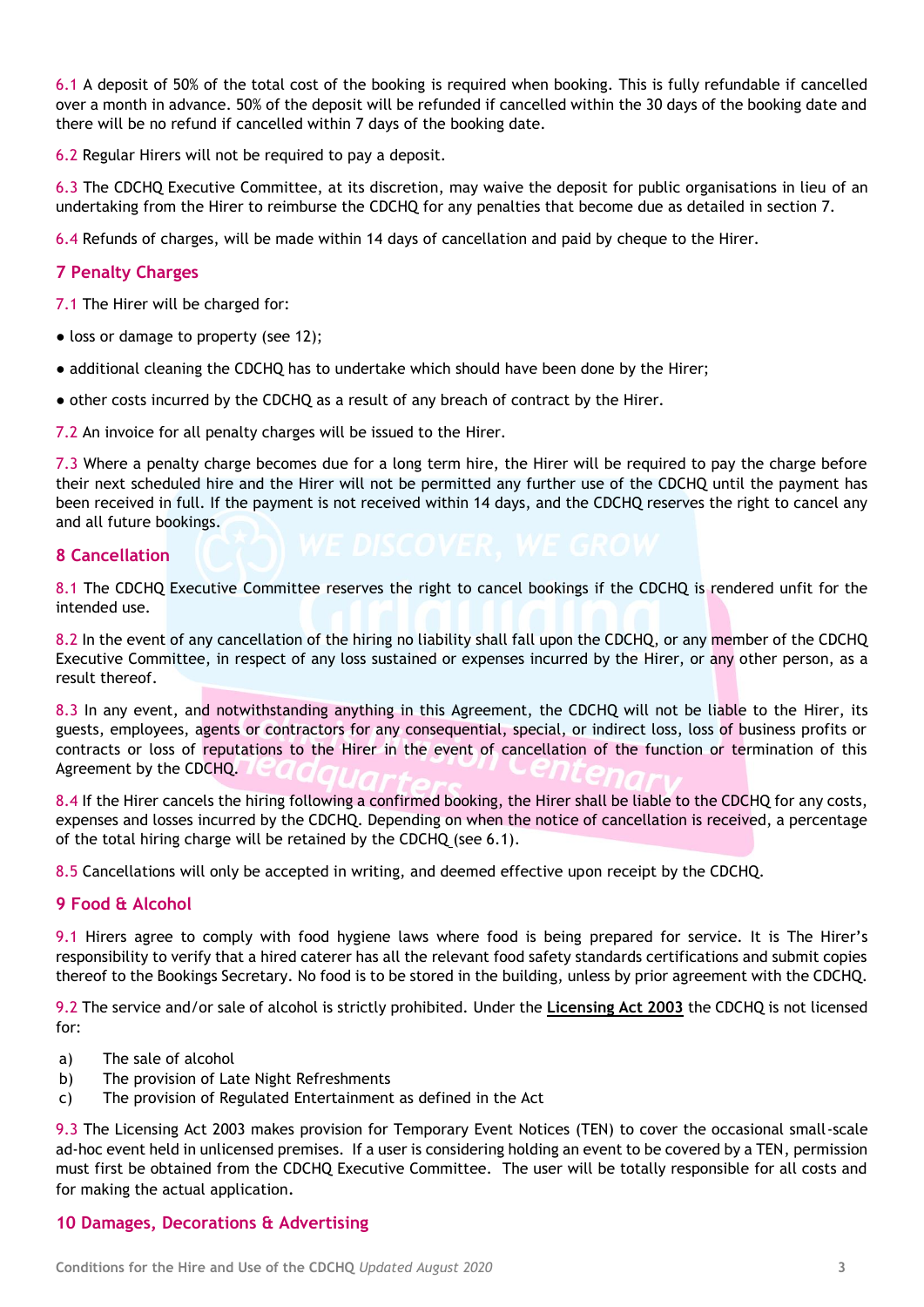10.1 The Hirer shall ensure nails, screws or other fixings are not driven into the walls or floors or into any furniture or fittings, or permit to be done anything likely to cause damage to the building or any such furniture or fittings.

10.2 The Hirer shall repay to the CDCHQ on demand, the cost of reinstating or replacing any part of the premises or any property, whatsoever, which is damaged, destroyed, stolen or removed during the period of hiring.

10.3 The Hirer shall not display, and shall ensure that no other person displays, any advertisements relating to the hiring by affixing the same to or utilising the support of the exterior fence except with the prior written consent of the CDCHQ.

10.4 No signs, posters, banners or similar shall be attached to any wall or other part of the building without the approval of the CDCHQ.

10.5 Posters or notices may be put up before or during any hire period using in-situ noticeboards. These must be removed at the end of the hire period.

10.6 The Hirer may not use the name of Colneis Division Centenary Headquarters or CDCHQ in any way in connection with their business other than to specify the location of the event.

10.7 The Hirer or their guests (whether invited or the members of the general public for open events) may not distribute any leaflets outside the CDCHQ without express permission from the CCDHQ.

# **11 Equipment & Electrical Installations**

11.1 The Hirer shall ensure all tables and chairs are returned to the store cupboard, and stacked no more than 6 chairs high.

11.2 All electrical equipment brought into the building shall comply with the Electricity at Work Regulations, 1989. The CDCHQ disclaims all responsibility for all claims and costs arising out of such equipment that does not so comply.

11.3 The CDCHQ shall not be liable for any loss or damage to equipment brought in by the hirer or their guests.

# **12 Entertainment and Noise Levels**

12.1 The playing of music or other entertainment shall be restricted to the inside of the building and must cease at 10 pm.

12.2 It is The Hirer's responsibility to ensure that any outside entertainment company hired for the event is fully certified to operate and presents all current and accurate insurances and licences, including safety procedures.

12.3 The Hirer is responsible for ensuring that their noise levels do not disturb other activities within the building or disturb local residents.

12.4 If amplified sound is used, the CDCHQ reserves the right to dictate acceptable volumes.

12.5 The Hirer must ensure the noise levels during arrivals or departures are not such as to cause nuisance or inconvenience to occupiers of neighbouring properties.

# **13 Waste**

13.1 The Hirer shall ensure all areas, including the surrounding land, are clean and free of litter. All waste must be emptied from the internal bins and placed in the appropriate bin outside the external kitchen door.

# **14 Cleaning**

14.1 At the completion of the Hirer's activity all floors must be swept; tables, chairs and other furniture placed in their original positions and all areas left in a clean and tidy state, and that the toilets and kitchen have been inspected.

14.2 The Hirer will ensure that any breakages of glass or spillage of food or drink are cleaned up immediately and any breakages logged in the accident book located in the kitchen.

15.3 The Hirer will ensure that no food has been left in the kitchen, unless by prior agreement with the CDCHQ.

14.4 Where cleaning of the hall is not to the CDCHQ's satisfaction or any damage has resulted from the cleaning, the Hirer will become liable for any additional costs incurred by the CDCHQ.

14.5 Any property or goods belonging to the Hirer remaining in the CDCHQ or on the land after the termination of the booking period will be disposed of at the discretion of the CDCHQ.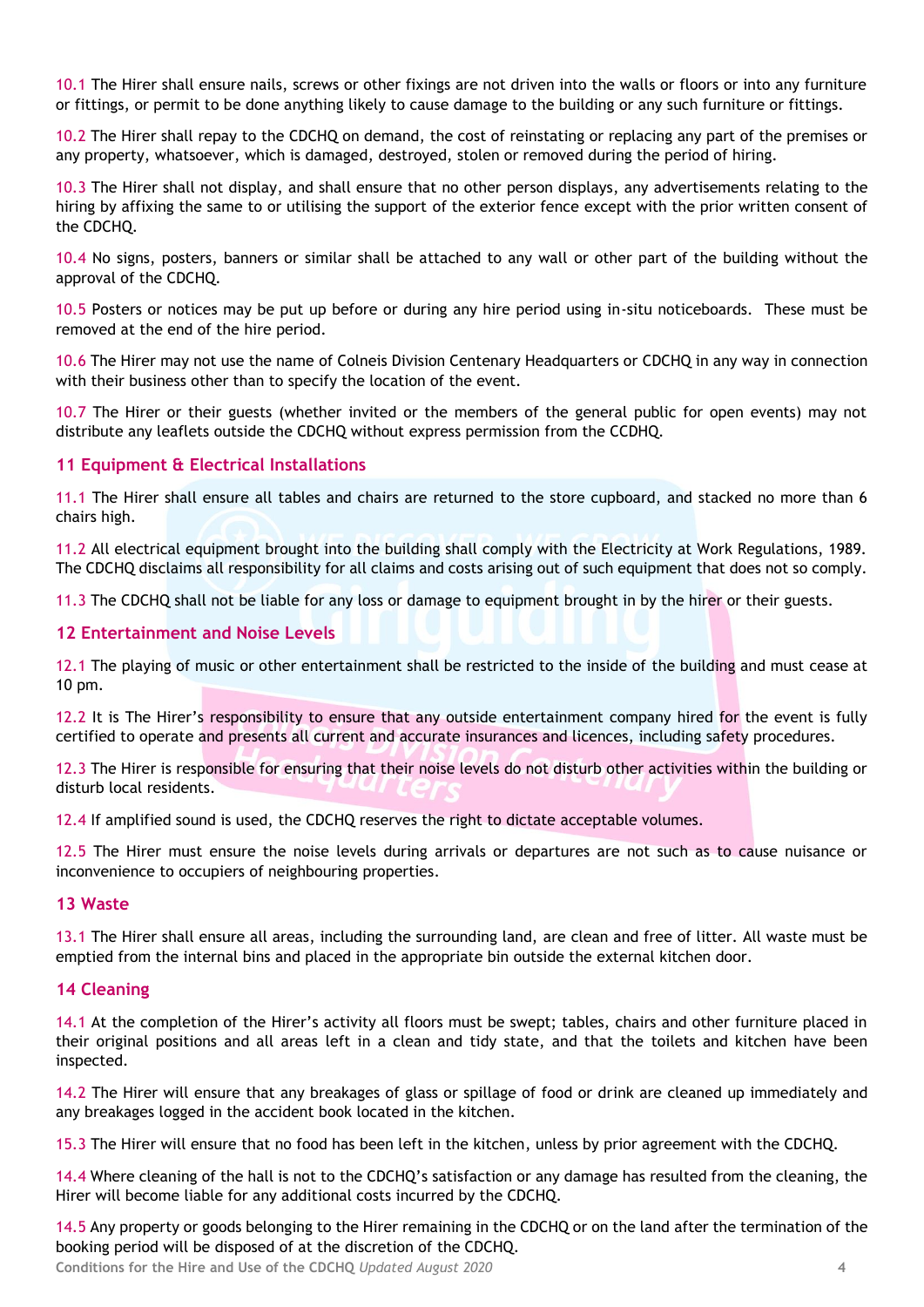# **15 Security**

15.1 All doors and windows must be secured at the end of the use and the external gates to the Guide land and the CDCHQ Building secured with the supplied padlocks.

15.2 Keys for the building may be collected or will be delivered to the hirer either on the day of the booking or the evening beforehand. They must be returned no later than 24 hours after the booking. Under no circumstances should spare keys be cut for use by the Hirer.

15.3 Long term Hirers will be required to sign a document on the appropriate use, security and returning of keys.

# **16 Health & Safety**

16.1 Hirers, guests and members of the public are obliged at all times to fully comply with the standard health and safety rules. A copy is available on request.

16.2 The Hirer or Responsible Person is responsible for complying with the Fire Safety Order, including deciding the maximum capacity of the building for the purposes for which it has been hired (the CDCHQ Executive Committee suggest a maximum of 75 people).

16.3 **NO SMOKING** –It is illegal to smoke anywhere in the CDCHQ and the outside area and land is a designated no smoking area at all times.

16.4 There shall be no unguarded naked flames (ie candles) used within the building, with the exception of birthday cake candles.

16.5 All fire, other exits, and other passageways are to be kept free from obstructions at all times.

16.6 Fire apparatus must not be interfered with except as necessary in the cause of fighting a fire.

#### 16.7 **No unsupervised children to be allowed in the kitchen area.**

16.8 The external kitchen door must not be used as a general entrance into the building.

#### **17 Safeguarding**

17.1 The Hirer is fully responsible for safeguarding of children (under the age of 18) and vulnerable adults where the parent or guardian of the child is not present during the hire.

17.2 The Hirer must have safeguarding policies that govern their organisation and ensure they adhere to those policies at all times and deal with any safeguarding issues that may arise according to the relevant central and/or local government guidelines.

#### **18 Insurance**

18.1 The Hirer must obtain their own public liability insurance to adequately cover all liabilities for the forthcoming event for which the booking is made, and shall confirm that they hold Public Liability (Third Party) insurance of at least £1 million on any one accident. The CDCHQ's own insurance will under no circumstances cover any liability for the hirer or anyone on the hirers' behalf.

18.2 Long term Hirers who have permission to store property and equipment in the CDCHQ Building, must obtain their own contents insurance to adequately cover all liabilities. The CDCHQ's own insurance will under no circumstances cover any liability for the hirer.

# **19 Indemnity**

19.1 The Hirer agrees to accept full responsibility and indemnify and keep indemnified the CDCHQ against any action, claim or demand whatsoever which arises or may arise as a result of the hire.

19.2 The Hirer agrees to accept full responsibility and indemnifies the CDCHQ for the loss, damage or theft of any equipment, property or personal belongings.

19.3 The Hirer fully indemnifies the CDCHQ of all responsibility for any safeguarding issues which arise during the hire.

#### **20 Emergency Procedures**